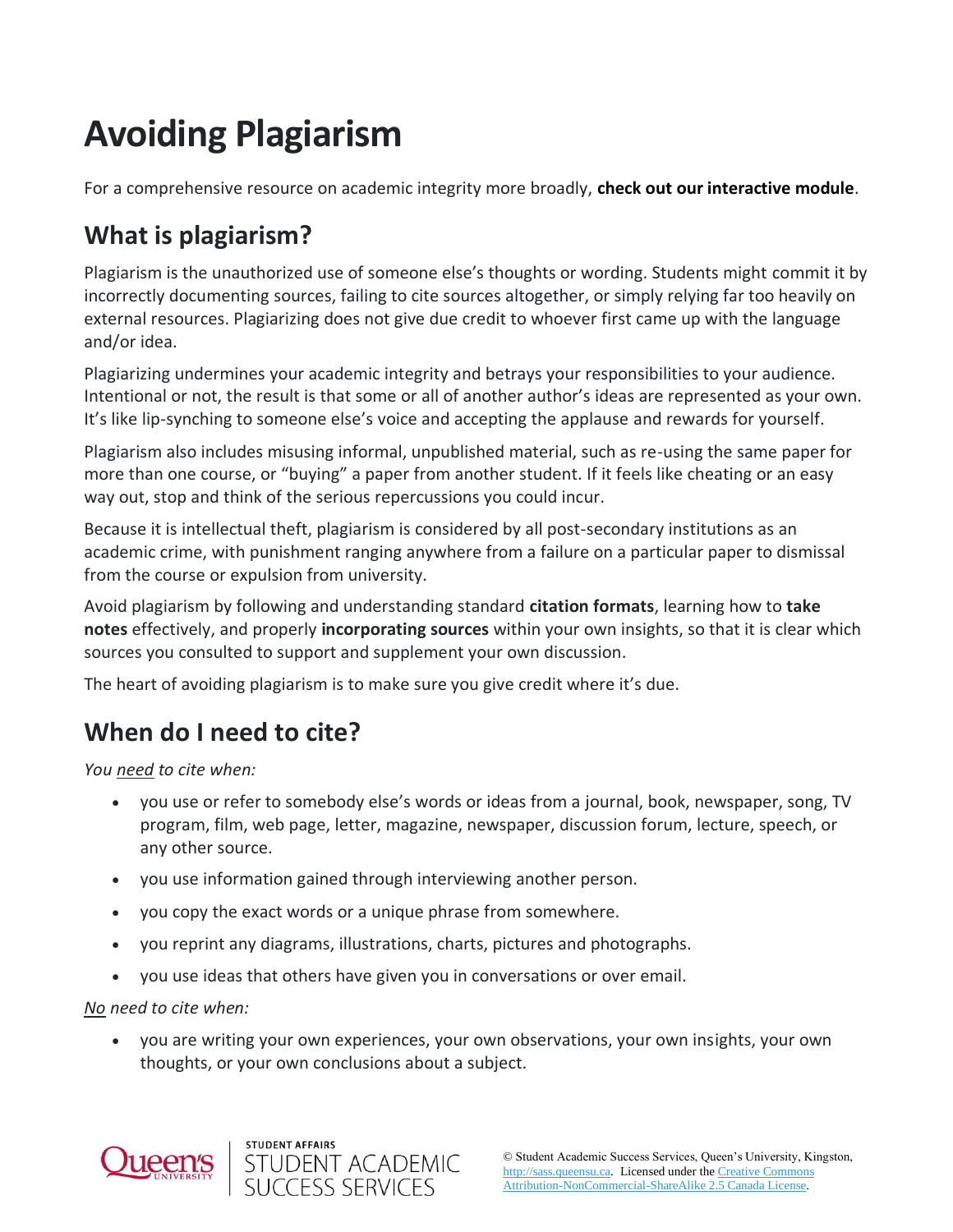- you are using "common knowledge"—folklore, common sense observations, shared information within your field of study or cultural group.
- you are compiling generally accepted facts.
- you are writing up your own experimental results.

## **During the writing process**

*When researching, note-taking, and interviewing:*

- mark everything that is someone else's words with a big "Q" (for "quote") or with big quotation marks.
- indicate in your notes which ideas are taken from sources ("S") and which are your own insights ("Me").
- record all of the relevant documentation information in your notes, while you take notes, so you don't have to hunt for it later.
- keep all of your notes in case you need to show your documentation process later.

#### *When paraphrasing and summarizing:*

- write your **paraphrase or summary** without looking at the original text, so you rely only on your memory.
- check your version against the original for content, accuracy, and mistakenly borrowed phrases.

*When quoting directly:*

- keep the source's name near the **quote** in your notes, and in your paper.
- select only quotes that make the most impact in your paper—too many direct quotes may lessen your credibility and interfere with your style.

*When quoting indirectly:*

- keep the source's name near the text in your notes, and in your paper.
- **rewrite** the key ideas using different words and sentence structures from the original.

### **In the finished paper**

Check against your notes to make sure that anything you've used is acknowledged using some combination of in-text citation, footnotes, bibliography, and/or quotation marks, according to the **[citation style](https://www.library.queensu.ca/help-services/citing-citation-management)** you are following. Make sure that anything you have cited in your paper is included in your reference list, and vice versa.

*When paraphrasing and summarizing*

- Begin your summary with a **phrase** crediting the source: e.g., According to Jonathan Kozol…
- Put any words or phrases that you can't or don't want to change in quotation marks: e.g., "Savage inequalities" exist throughout our educational system (Kozol).



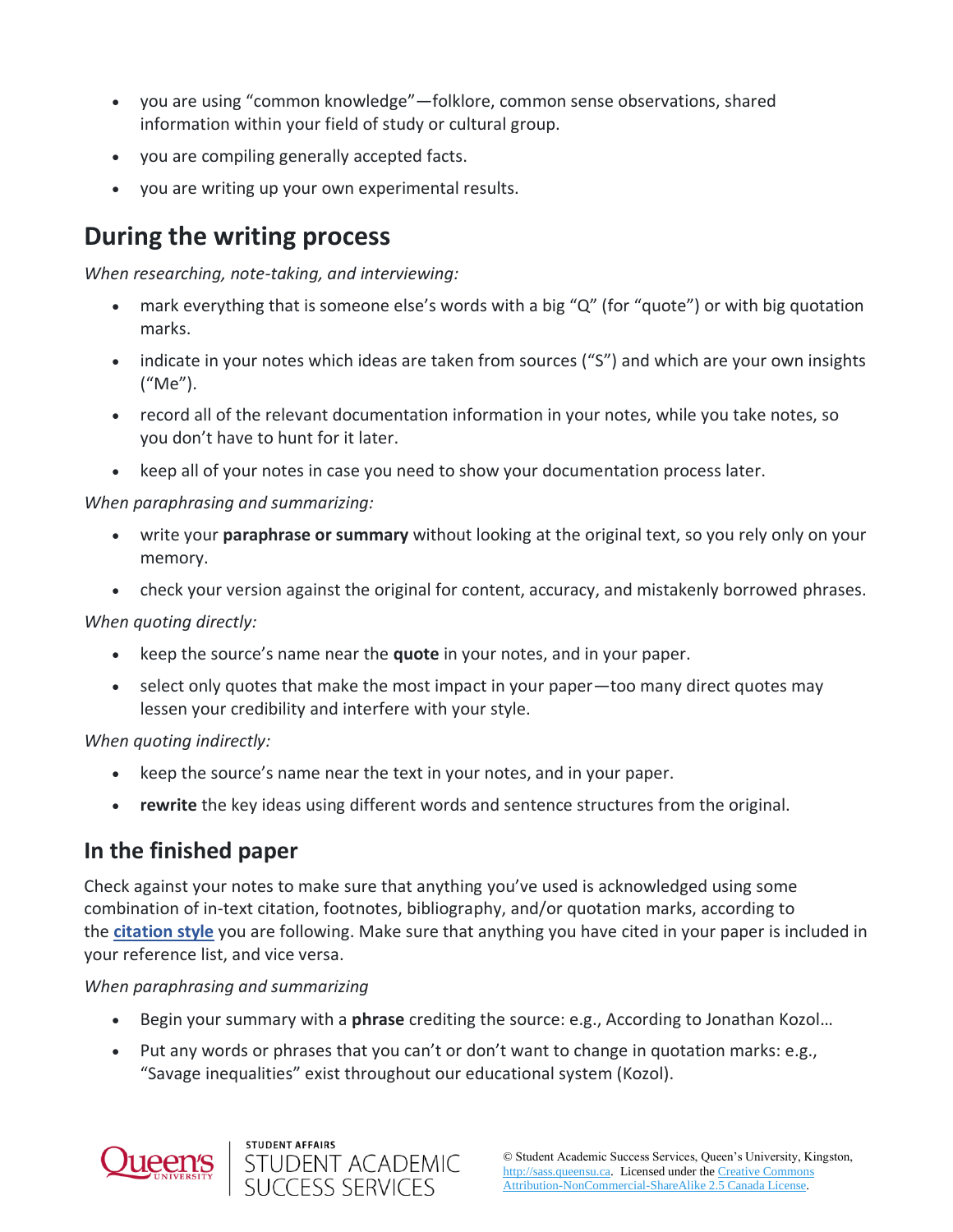#### *When quoting directly*

- **Mention** the person's name at the beginning of the quote, the middle, or the end.
- Put quotation marks around the text that you are quoting.
- Indicate added phrases in brackets ([ ]) and omitted text with **ellipses** (. . .).

#### *When quoting indirectly*

• Avoid quoting indirectly when possible; go to the original source for a quote; a **[librarian](https://www.library.queensu.ca/search/omni)** can help you.

*Material is probably "common knowledge" if…*

- You find the same information undocumented in several other sources.
- You think it is information that your readers will already know.
- Anyone could easily find the information with general reference sources.

## **Which citation style should I use?**

Citation style guides tell you how to follow very specific rules for documenting your research sources. You're expected to know which guide is appropriate for your writing assignment and follow its rules exactly. Common citation style guides include the MLA (Modern Languages Association) guide, the APA (American Psychological Association) guide, and the Chicago Manual of Style, but there are others.

Many academic departments expect students to use a particular citation style—for example, English departments commonly expect their students to use MLA style. However, some departments don't have a specific citation style that they expect you to use, or sometimes professors within the same department will have different citation style expectations. If your professor has not explicitly told you to use a specific citation style, here's what you can do:

- 1. Check the course website; perhaps the style guide is listed there.
- 2. Ask the professor or TA for whom you're writing which citation style they expect you to use.
- 3. If your professor or TA says there is no preferred style guide for the course, you could:
	- a) visit the Queen's Library website for a **[list of style guides](http://library.queensu.ca/help-services/citing-sources)** and their associated areas of research. Choose a guide that seems best suited to your needs, or
	- b) check some established, reputable journals in your area of research, and see which style they use.

Whatever you do, follow your chosen style guide exactly, and do not mix and match style guides; stay consistent.

Also see online guides to referencing in **[APA](https://www.apastyle.org/)**, **[ASA](http://www.asanet.org/sites/default/files/savvy/documents/teaching/pdfs/Quick_Tips_for_ASA_Style.pdf)**, **[MLA](https://www.mla.org/MLA-Style)**, **[Chicago](https://www.chicagomanualofstyle.org/home.html)**, and other **[useful citation style](https://www.library.queensu.ca/help-services/citing-sources)  [links](https://www.library.queensu.ca/help-services/citing-sources)** listed at the Queen's University Library.

Citation software is a helpful and efficient way for you to manage your sources as you research. Queen's Library has a **[useful guide to citation software.](http://guides.library.queensu.ca/citing-and-citation-managers/citation-managers.)**

## **References**